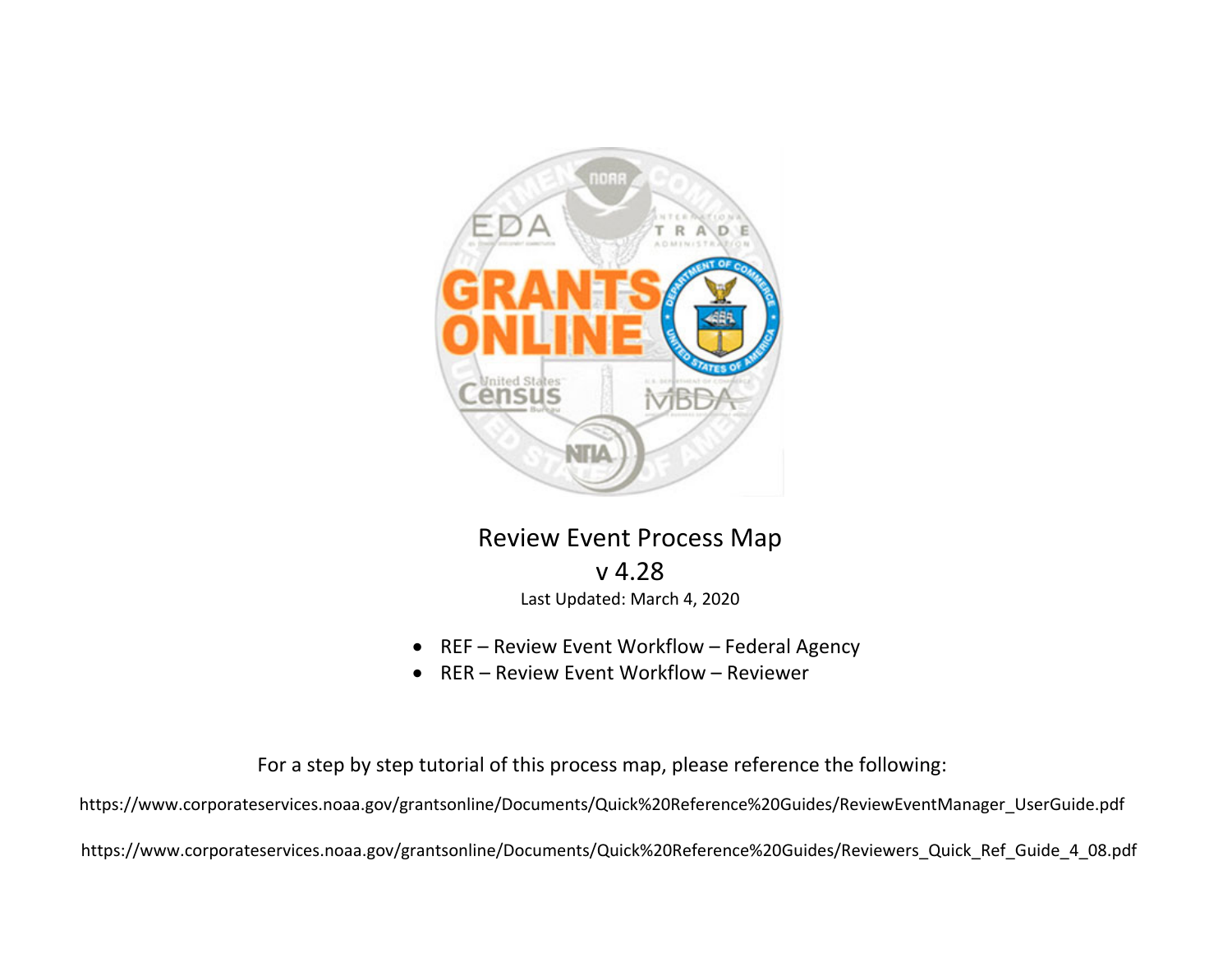## Process Map Key

Version 4.28

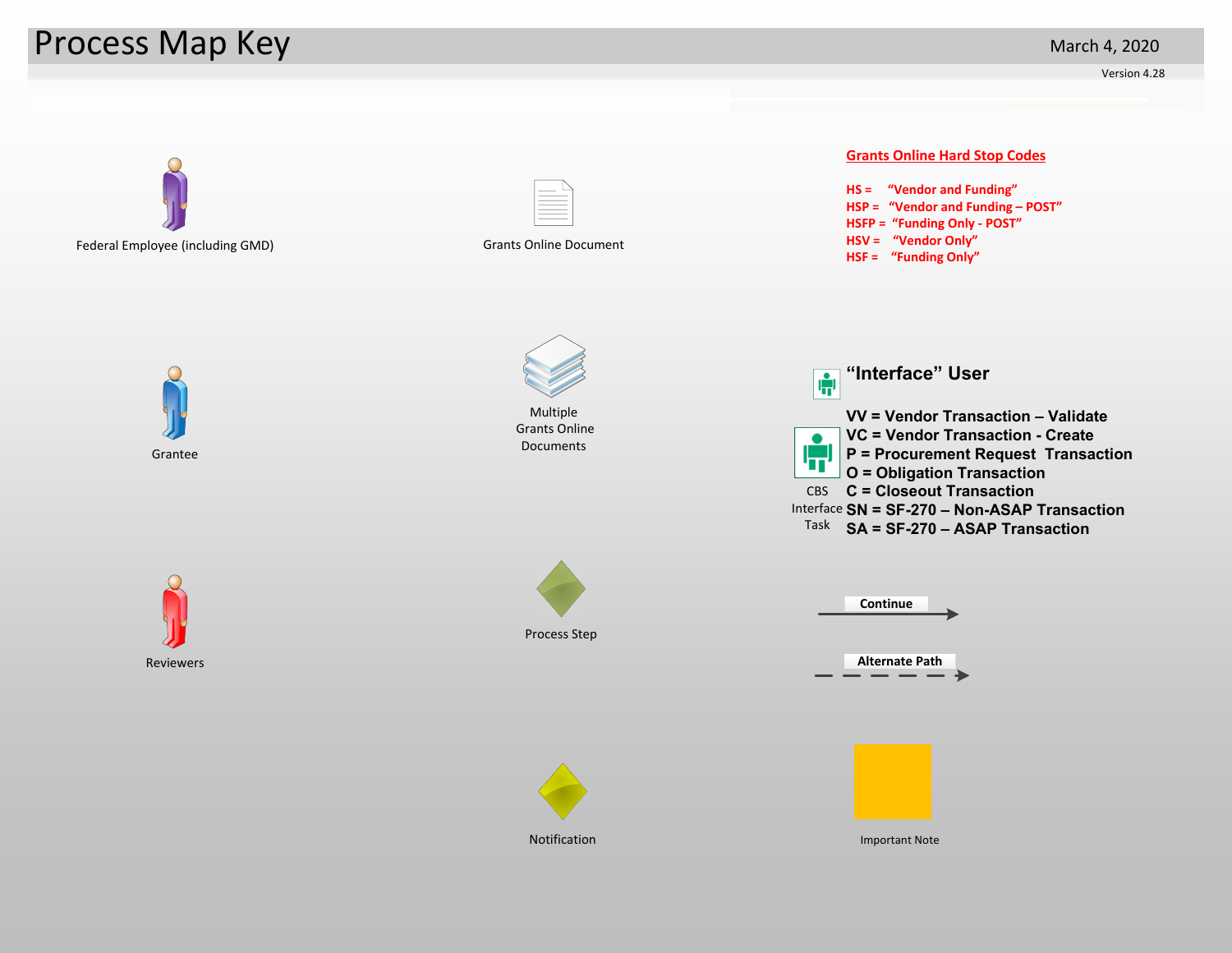## Review Event Workflow – Federal Agency (REF)

Only if Review Event Exists

- $\bullet$ Review Events are optional in Grants Online.
- $\bullet$ Review Event is conducted for both Competitive and Universal, if chosen.
- $\bullet$ Review can be conducted using Grants Online functionality or outside of Grants Online.



March 4, 2020

Version 4.28